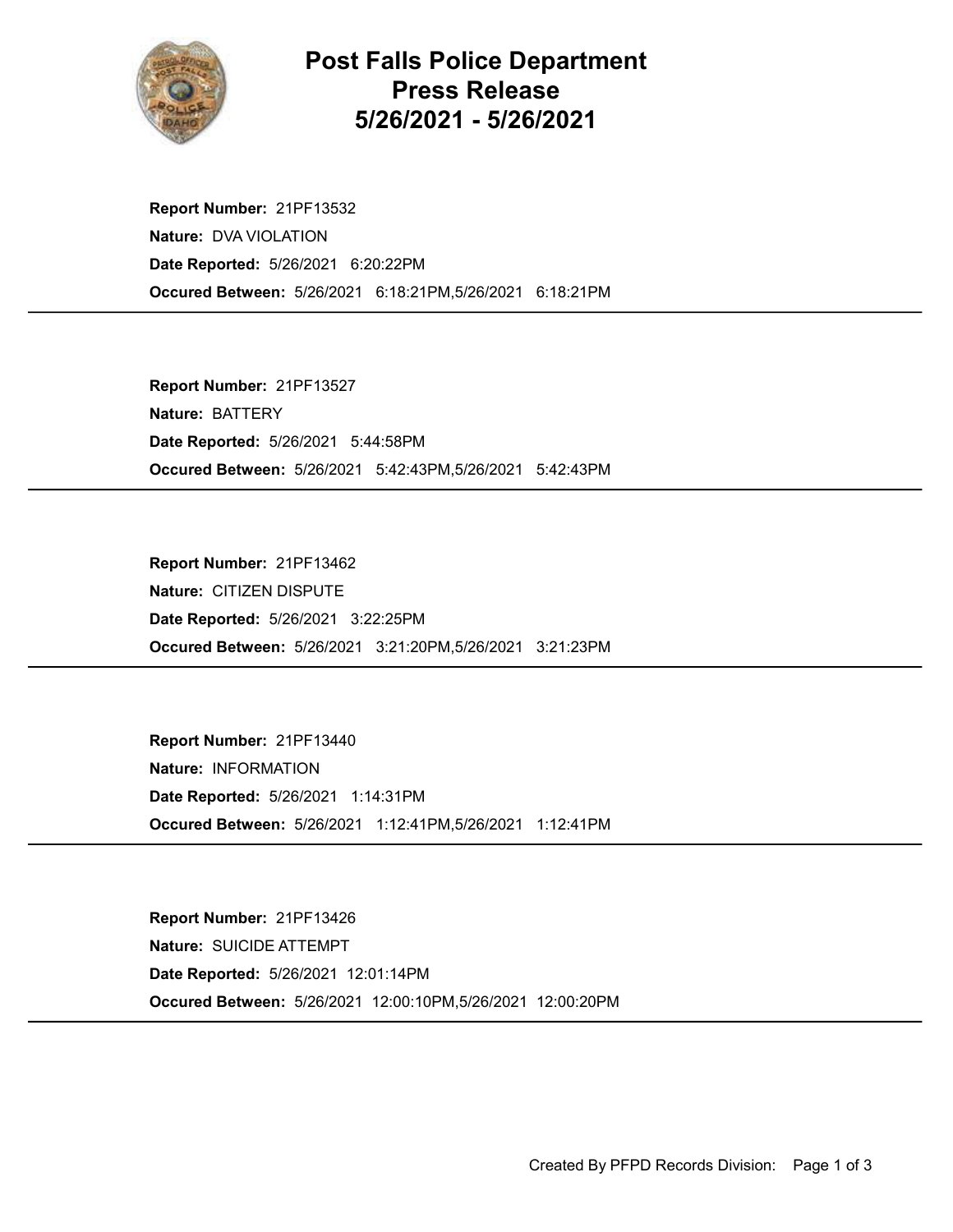Occured Between: 5/26/2021 11:57:58AM,5/19/2021 11:57:58AM Report Number: 21PF13429 Nature: MAL INJURY Date Reported: 5/26/2021 12:01:01PM

Occured Between: 5/26/2021 10:47:54AM,5/26/2021 10:47:58AM Report Number: 21PF13411 Nature: ANIMAL PROBLEM Date Reported: 5/26/2021 10:49:36AM

Occured Between: 5/26/2021 10:42:40AM,5/26/2021 10:42:45AM Report Number: 21PF13409 Nature: CHILD ABUSE Date Reported: 5/26/2021 10:44:29AM

Occured Between: 5/26/2021 8:07:12AM,5/26/2021 8:07:16AM Report Number: 21PF13391 Nature: DEAD BODY Date Reported: 5/26/2021 8:09:03AM

Occured Between: 5/26/2021 7:45:52AM,5/26/2021 7:45:52AM Report Number: 21PF13388 Nature: WELFARE CHECK Date Reported: 5/26/2021 7:47:17AM

Occured Between: 5/26/2021 6:25:19AM,5/26/2021 6:25:19AM Report Number: 21PF13386 Nature: ANIMAL INJURED Date Reported: 5/26/2021 6:29:19AM